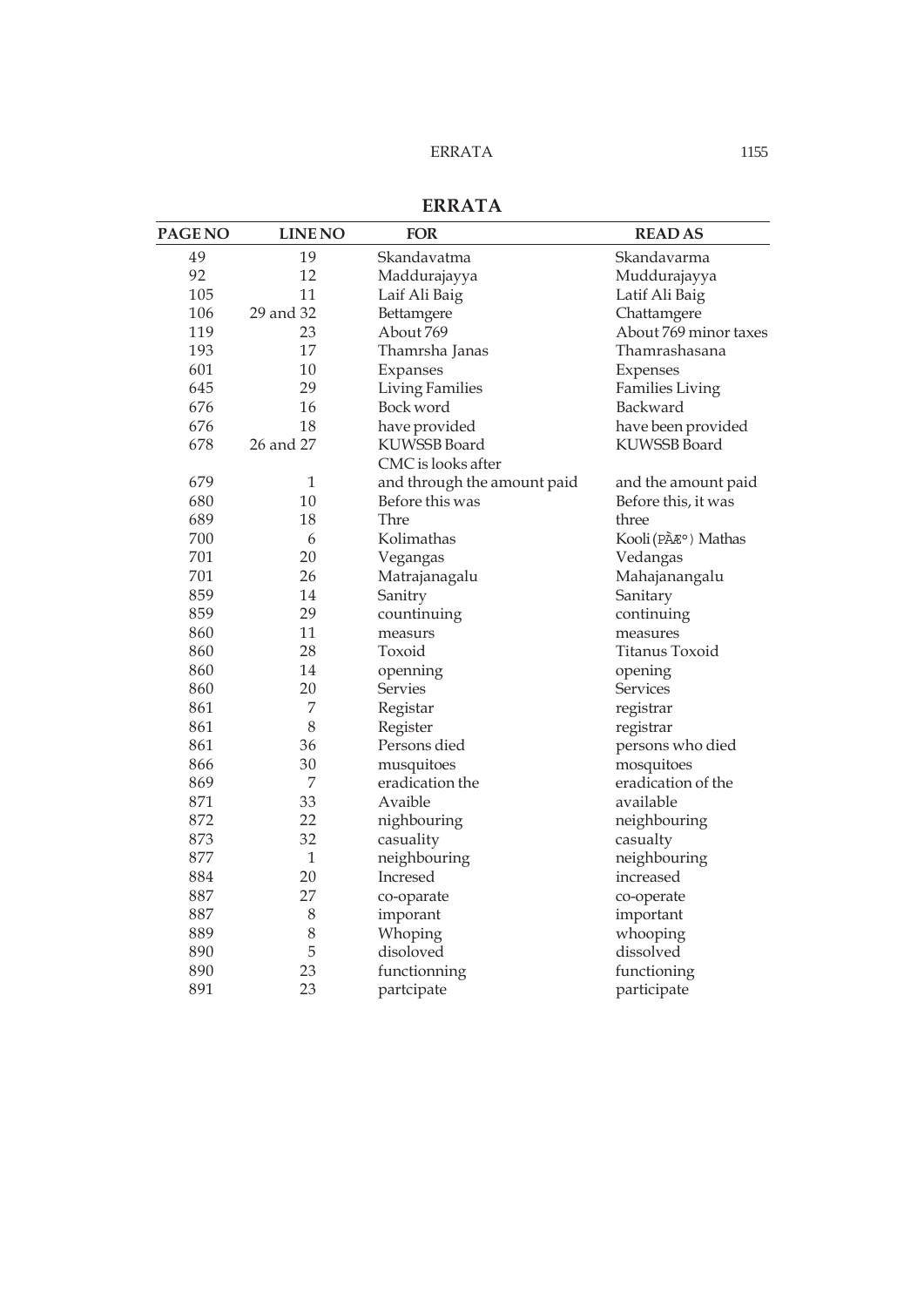**ERRATA**